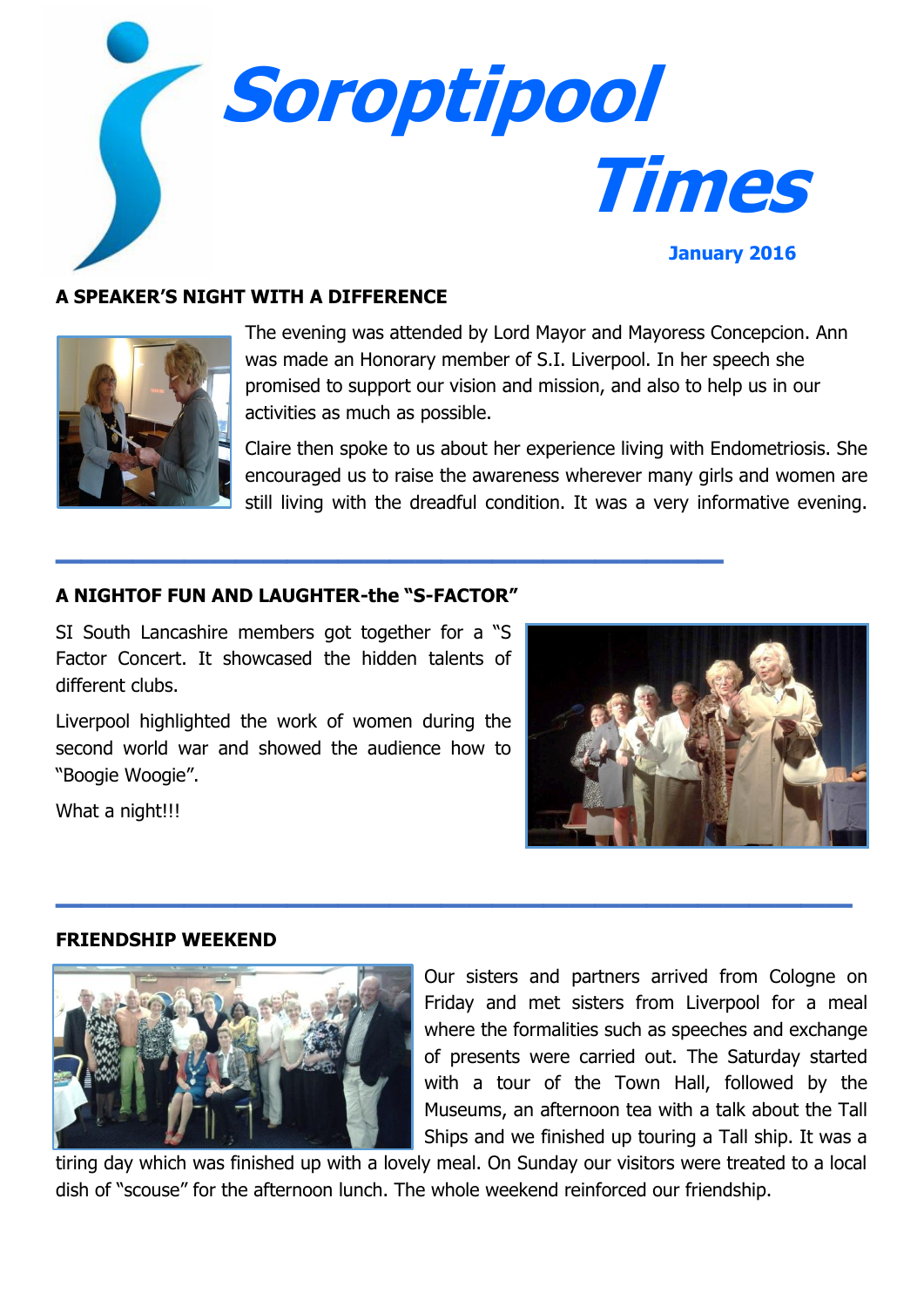#### **SOROPTIMISTS MAKING A DIFFERENCE**



On a pleasant autumn Saturday afternoon, Sue Woods, Judith Harris and Ann Mercer met a group of local residents to assist in the planting of hardy bushes and spring bulbs at Mossley Hill Railway station. This followed a lengthy process involving local councillor Richard Kemp who helped to secure funding for the purchase of the plants and meetings with members of staff from Northern Rail and Merseyrail culminating in the planting to make visits to the station a much more pleasant experience for travellers through the station. The Soroptimists will continue to support the project by way of maintenance and re-planting as and

when necessary. Members of the public can keep up to date with the project and add comments if they wish, by signing in to 'Streetlife', the community social forum either on the website or Facebook .

**\_\_\_\_\_\_\_\_\_\_\_\_\_\_\_\_\_\_\_\_\_\_\_\_\_\_\_\_\_\_\_**

### **CHRISTMAS DINNER WITH A SPECIAL 'S' FACTOR**



SI Liverpool members with partners and friends enjoyed a lovely afternoon at the Childwall Golf Club on the  $13<sup>th</sup>$  of December. Liverpool's Lord Mayor, Lady Mayoress and Club members from other Soroptimist clubs enjoyed good food and company. We had a special Christmas adaptation of Snow White and the seven Dwarfs. Thanks to Gill and her team of actresses for putting on such a funny show on. The meal was delicious and a

special thanks to the staff at the Golf Club for a good spread. We finished up singing the 'Twelve days of Christmas', with actions, always a highlight of the afternoon.

**\_\_\_\_\_\_\_\_\_\_\_\_\_\_\_\_\_\_\_\_\_\_\_\_\_\_\_\_\_\_\_**